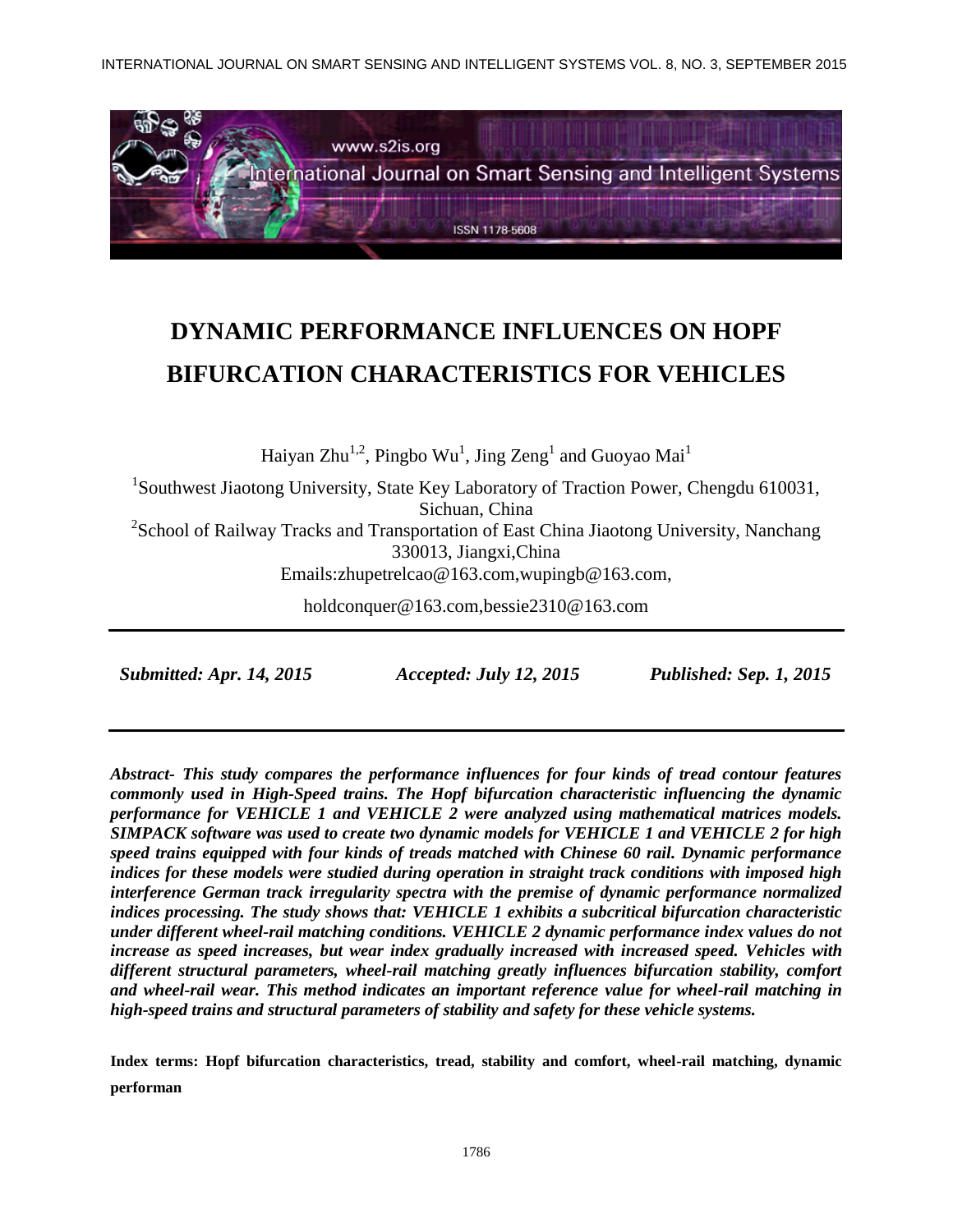### I. INTRODUCTION

Wheel-rail matching is a key technology for the safe operation of railway vehicles. With changes in vehicle speed or wheel-rail profile change, the wheel-rail forces produce a significant change which can affect the dynamic performance indices of such vehicles. Wheel-rail profile matching relationships involve the operational qualities and dynamic performance of high-speed trains. Wheel-rail interaction, surface wear and traction forces are always regarded as important technological study topics for high-speed trains, both in China and abroad.

Wen [FangYu](http://www.engineeringvillage.com/search/submit.url?CID=quickSearchCitationFormat&searchtype=Quick&searchWord1=%7bWen%2C+Fang-Yu%7d§ion1=AU&database=1&yearselect=yearrange&sort=yr) scholars[1] established the finite element model (FEM) spatial model of the wheel with the LMA tread profile and point rails of No. 38 high-speed turnout frog with the help of Software ANSYS-DYNA. And then the wheel-turnout contact states and dynamic characteristics were studied corresponding to forward and backward movements of wheels passing frogs. In addition, the influence of different lateral wheel displacements on wheel-rail contacts was investigated by analysis on the wheel center height, contact position and area and dynamic changes of vertical and lateral wheel-rail contact forces. Braghin[2] developed a wheel wear prediction model based on a multi-body code dynamic railway simulations. He employed a CONTACT 93 algorithm formulated by Kalker[3] to solve the non-Hertzian normal contact problem and the tangential problem, and used a local wear model that assumed direct proportionality between material removed and work done at the wheel–rail interface. Tao [Gongquan](http://www.engineeringvillage.com/search/submit.url?CID=quickSearchCitationFormat&searchtype=Quick&searchWord1=%7bTao%2C+Gongquan%7d§ion1=AU&database=1&yearselect=yearrange&sort=yr) scholars[4] set up the vehicle system dynamic model of 25G passenger car equipped with 209P bogie. The creep wheel/rail creep force and wheel/rail contact are analyzed when the passenger car operating on three typical curved tracks, in which the measured profiles of the wheels and rails from the sites are used. The obtained results indicate that the total creep force on the wheel of leading wheel set on the low rail of a curved track points to the third quadrant of the Cartesian coordinate system when the vehicle passing over the curved track. And the frequently passing over the sharp curves is the main reason of cracking and shelling the wheel tread field side. Butt, W.A[5] explored the concept of designing a wheel-rail matching profile, when researching a method to design wheel type surfaces for a given rail profile design to achieve wheel-rail wear reduction. In order to study the dynamic detection and identification method of wheel tread flat of a railway vehicle, [Li, Yifan](http://www.engineeringvillage.com/search/submit.url?CID=quickSearchCitationFormat&searchtype=Quick&searchWord1=%7bLi%2C+Yi-Fan%7d§ion1=AU&database=1&yearselect=yearrange&sort=yr) and [Lin, JianHui](http://www.engineeringvillage.com/search/submit.url?CID=quickSearchCitationFormat&searchtype=Quick&searchWord1=%7bLin%2C+Jian-Hui%7d§ion1=AU&database=1&yearselect=yearrange&sort=yr) et al.[6] set up a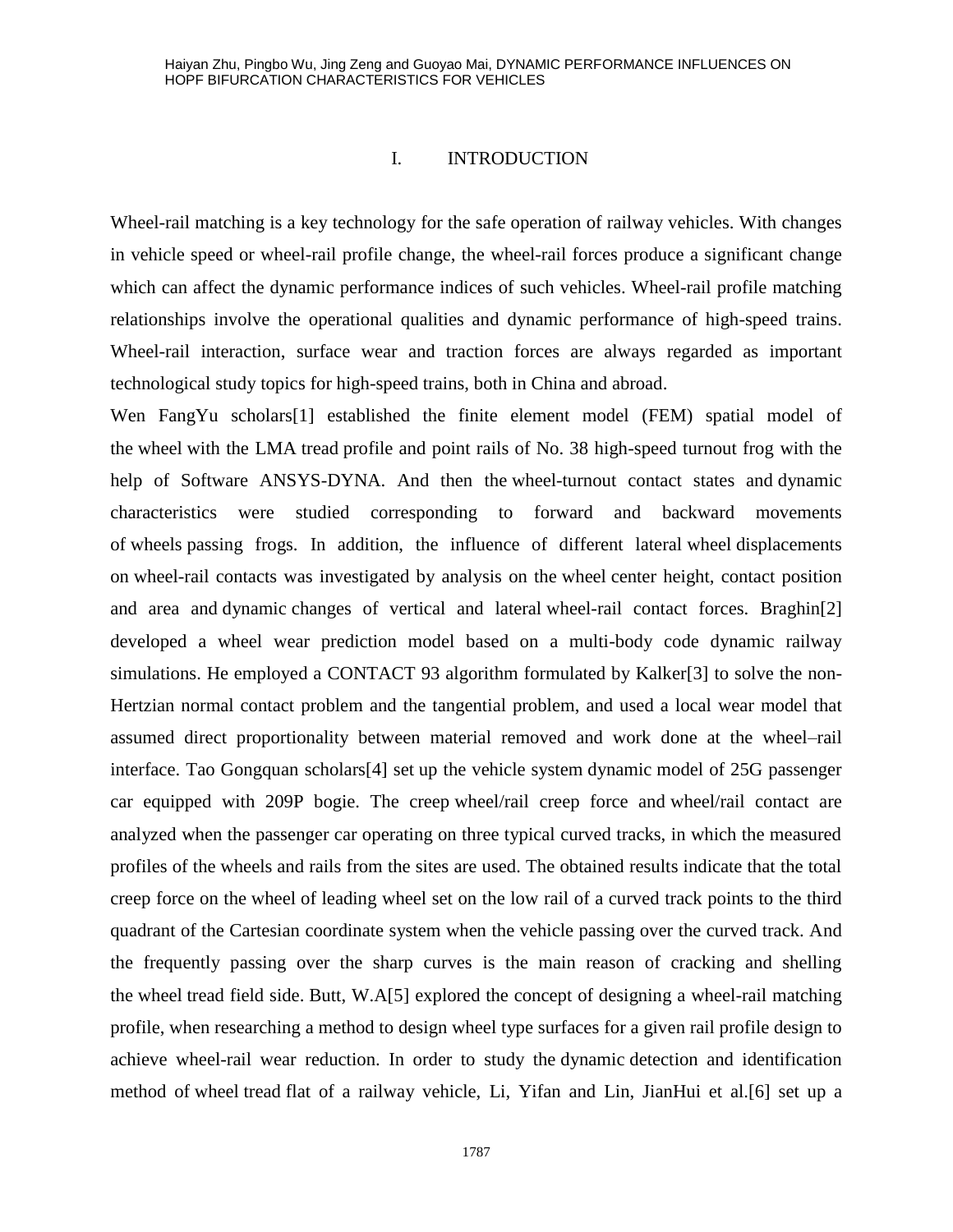vehicle-track coupled dynamic model and a wheel flat model to calculate the vehicle dynamic response. The results showed that the proposed method can effectively identify wheel tread flat and the running speed has no effect on this method. The multi-body dynamic software named SIMPACK was adapted to set up a complete dynamics model of locomotives by [Wang](http://www.engineeringvillage.com/search/submit.url?CID=quickSearchCitationFormat&searchtype=Quick&searchWord1=%7bWang%2C+Da+Kui%7d§ion1=AU&database=1&yearselect=yearrange&sort=yr) Dakui scholars[7]. The influence of wheel profiles in different abrasion stages on the dynamic performances of locomotives was simulated and analyzed to contrast the wheel profiles in different abrasion stages. Ref.[8]developed a similar model using a multi-body code genesis for dynamic railway vehicle simulations. Again, the local contact analysis was solved using the Hertz theory and FASTSIM. The contact model employed within the multi-body simulation found, at most, two contact points simulations for each wheel–rail pair. A numerical method for robust geometry optimization of railway crossings is presented by Pålsson, Björn A[9]. The robustness was achieved by optimizing the crossing geometry for a representative set of wheel profiles. As a basis for the optimization, a crossing geometry was created where rail cross-sectional profiles and longitudinal height profiles of both wing rails and crossing nose were parameterized. The research showed that small nonlinear height deviations from a linear longitudinal wing rail profile in the transition zone can reduce the objective compared to the nominal design. Dynamic vehicle simulations for specified mission tracks were performed by the mathematical train–track interaction model developed previously in Ref.[10].

Investigated vehicle-track systems often operate within a few degrees of freedom (DOFs).The system employed by Hoffmann[11], Zboinski and Dusza[12,13] has 18 DOFS, Wickens[14] system has 21 DOFs, and Kim and Seok's system[15] has 31 DOFs. Bifurcation analysis is seldom carried out for models with many DOFs, one of the authors in Ref.[16,17,18] presented a nonlinear wheel-rail contact model and real design as well as worn profile shapes. Railway rolling stock stability assessment incorporates the possibility of applying the stability analysis to large complex vehicle models operating under realistic conditions. This approach required a large number of computations, and involved a variety of wheel-rail conditions in Ref.[19].

This article involves the application of bifurcation characteristics in the study of dynamic performance for VEHICLE 1 and VEHICLE 2 high speed trains. Four kinds of treads, S1002G, LMA, XP55 and LM, matched with Chinese 60 rails are examined in this paper. The models for high-speed trains of VEHICLE 1 and VEHICLE 2 are established by dynamic SIMPACK software, and the performance indices of vehicles are studied using assorted wheel-rail matching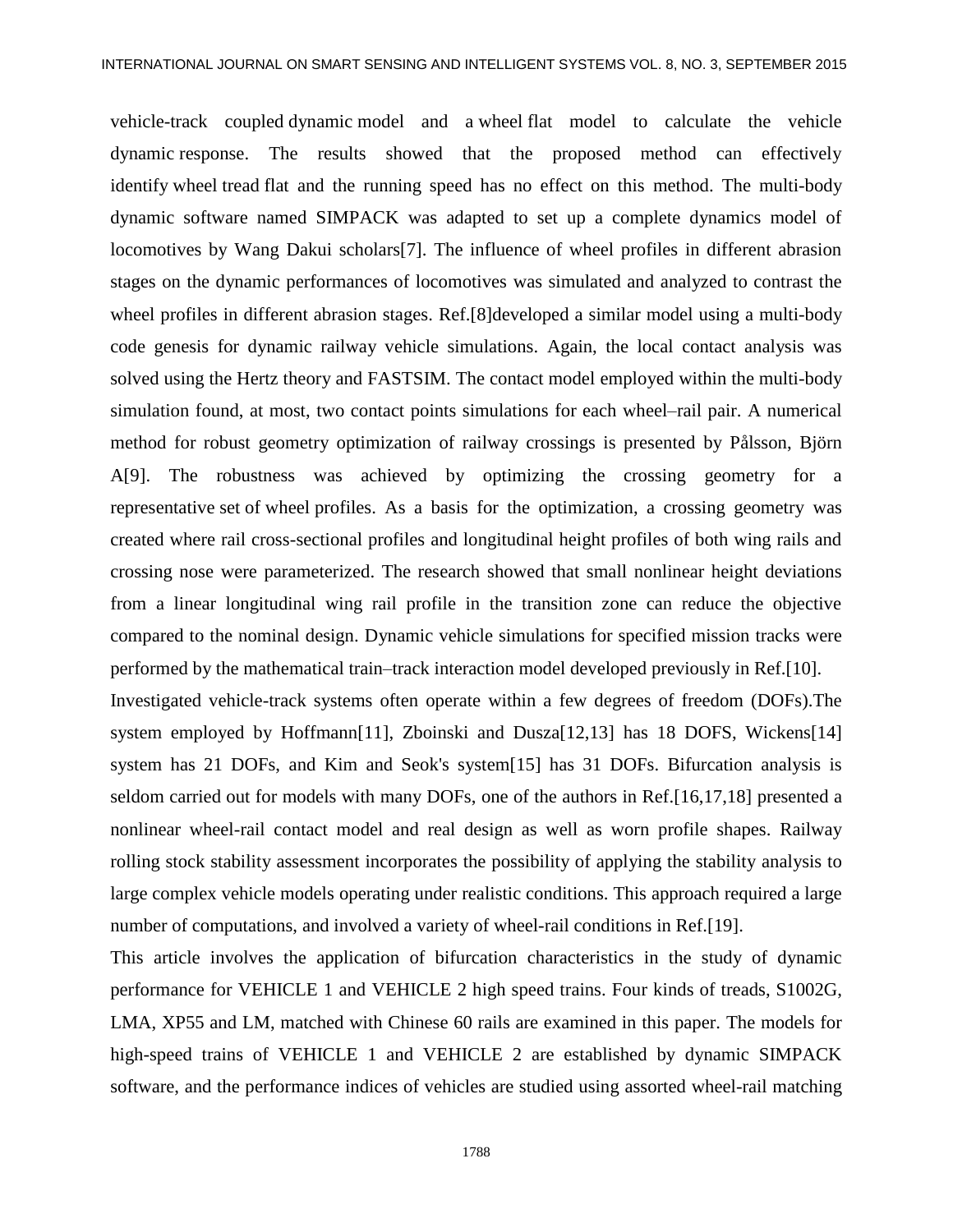and structural parameters that are based on researching the Hopf bifurcation characteristics. This approach will provide basic theory and technical support for various dynamic performance design methods for high-speed trains.

This article is structured as follows. Section I is the introduction of literature review, section II identifies contour features for four tread types (S1002G, LMA, XP55 and LM), and establishes VEHICLE system dynamics models, and section Ⅲ analyzes the Hopf bifurcation characteristics of vehicle systems and simulation models, and proposes indices for vehicle dynamic performance, and our conclusions are presented in section Ⅳ.

### II. AN EXAMINATION OF TREAD CONTOUR FEATURES

Figure 1 shows four types of wheel contours named S1002G, LMA, XP55 and LM. By analyzing this figure we obtained three results:

- (1) The flange of S1002G tread is wider than the other three treads, so its wheel-rail clearance is minimal. When the wheel set lateral movement is small, the rolling radius difference of treads, the wheel-rail contact angle difference and the equivalent conicity will be increased.
- (2) Inside a nominal rolling circle, the surface shapes of the LMA tread and S1002G tread are similar. Outside of the nominal rolling circle, the LMA tread surface shapes and XP55 tread are similar. The outside flange curves of the LMA tread are relatively flat, so the corresponding values for the rolling radius difference, contact angle difference, and equivalent conicity remain relatively small as is the wheel set lateral movement variation.
- (3) The XP55 tread flange is slightly high, and the flange thickness is slightly narrower than the other three kinds of tread. On the outside of the nominal rolling circle, tread curves decline significantly, and the LM tread shape can be treated as some averaged form of the other three treads.



Figure 1. Contrast curve of the treads contour features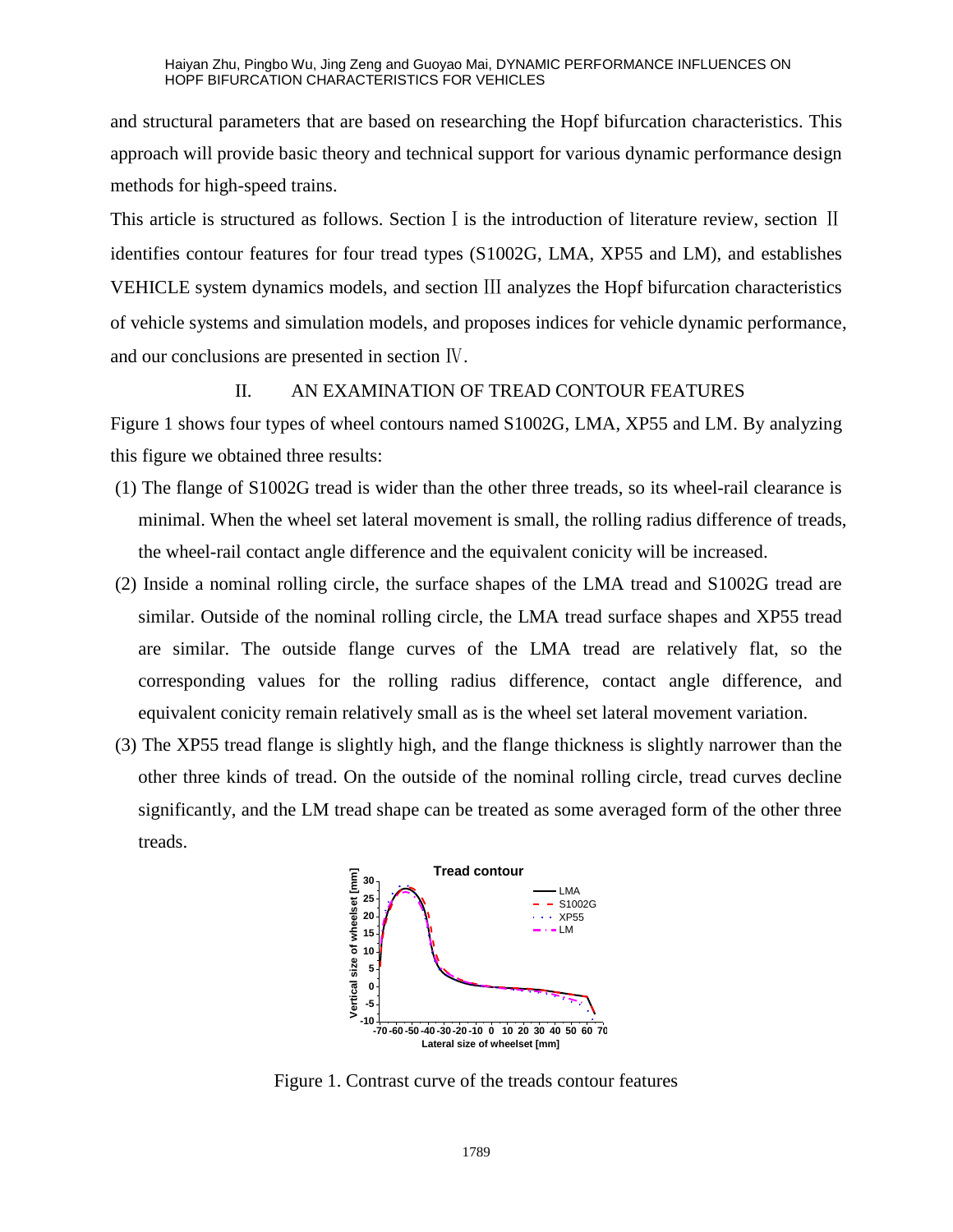### a. Establishment of VEHICLE system dynamics models

### a.i Mathematical models

Differential equations for non-linear lateral motion for a four-axle vehicle were established in order to analyze lateral stability in the vehicle system. The equations only considered the lateral vibrations, and the lateral vibrations and the vertical vibrations do not coupling in the vehicle system. The models in Table.1 contain 7 rigid bodies which are: a vehicle body, two frames and four wheel sets for a total of 17 DOFs. Wheel sets and frames are connected by longitudinal, horizontal and vertical springs, and a vertical damper. The frames and vehicle body are connected by longitudinal, horizontal, vertical springs and three directions dampers.

Table1: DOFs of lateral vibration for a vehicle model

| <b>DOFs</b>      | Lateral movement   Rolling | Yaw |
|------------------|----------------------------|-----|
| One vehicle body |                            |     |
| Two frames       |                            |     |
| Four wheel sets  |                            |     |



Figure 2. Lateral stability model for a vehicle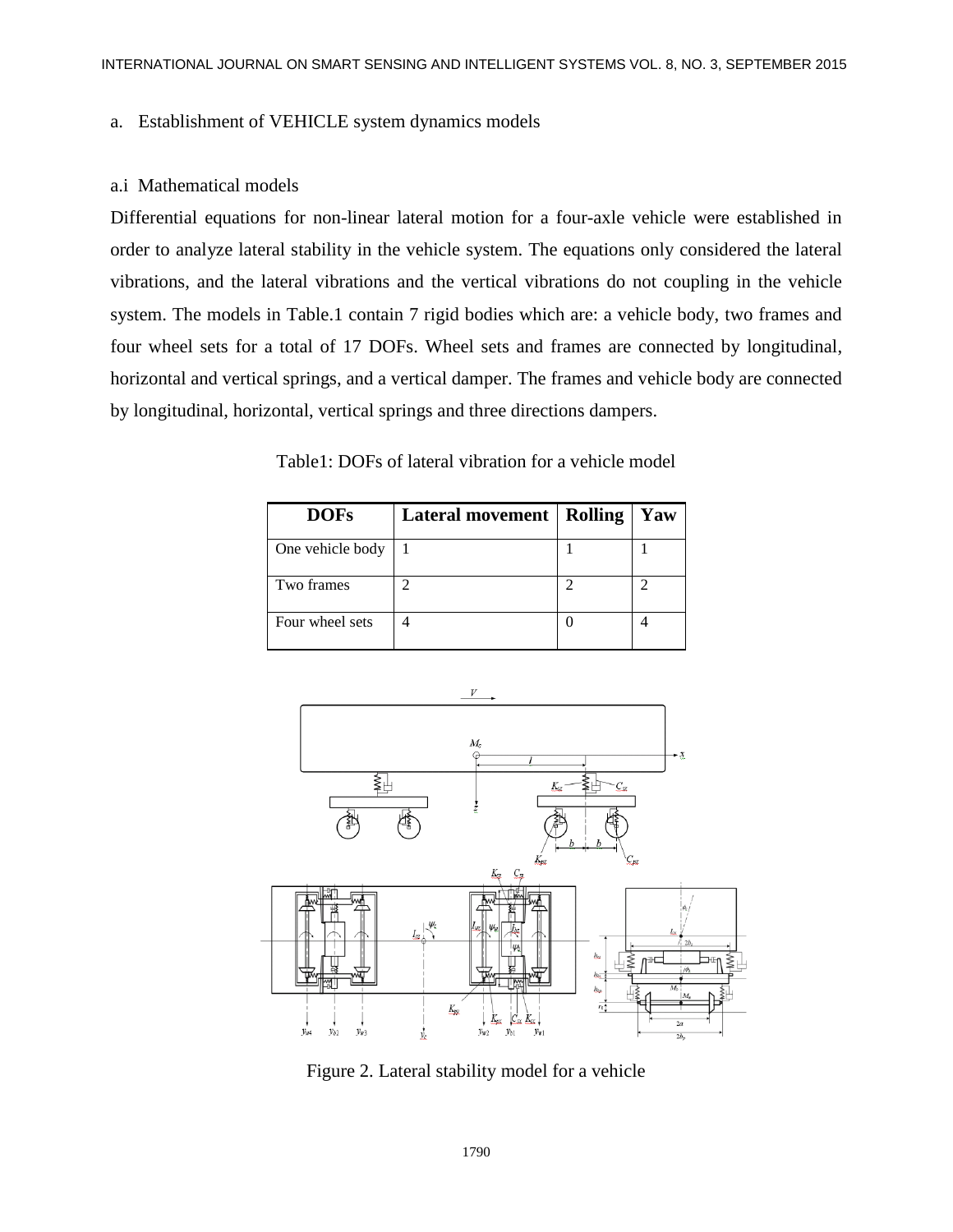The 17 DOFs movement differential equations for calculating the vehicle lateral stability are as equations from (1) to (9), and these equations are used to calculate the lateral stability of the vehicle body. The meanings of all parameter symbols in the equations are described in the notation of Appendix.

Lateral movement of the vehicle body: equation (1) to calculate the lateral stability of lateral movement of the vehicle body.

cle body.  
\n
$$
M_c y_c - 2K_{sy} (y_{b1} +_{b2} - h_{bs} \varphi_{b1} - h_{bs} \varphi_{b2} - 2h_{cs} \varphi_c - 2y_c)
$$
\n
$$
-2C_{sy} (y_{b1} +_{b2} - h_{bs} \varphi_{b1} - h_{bs} \varphi_{b2} - 2h_{cs} \varphi_c - 2y_c) = 0
$$
\n(1)

Rolling of the vehicle body: equation (2) to calculate the lateral stability of rolling of the vehicle body.

$$
I_{cx}\varphi_c - 2h_{cs}K_{sy}(y_{b1} + y_{b2} - h_{bs}\varphi_{b1} - h_{bs}\varphi_{b2} - 2h_{cs}\varphi_c - 2y_c)
$$
  
-2h\_{cs}C\_{sy}(y\_{b1} + y\_{b2} - h\_{bs}\varphi\_{b1} - h\_{bs}\varphi\_{b2} - 2h\_{cs}\varphi\_c - 2y\_c)  
-2d\_s^2K\_{sz}(\varphi\_{b1} + \varphi\_{b2} - 2\varphi\_c) - 2d\_s^2C\_{sz}(\varphi\_{b1} + \varphi\_{b2} - 2\varphi\_c) = 0 (2)

Yaw of the vehicle body: equation (3) to calculate the lateral stability of yaw movement of the vehicle body.

$$
I_{cs}\psi_c - 2lK_{sy}\left(y_{b1} - y_{b2} - 2l\psi_c\right) - 2d_s^2K_{sx}\left(\psi_{b1} + \psi_{b2} - 2\psi_c\right) -2lC_{sy}\left(y_{b1} - y_{b2} - 2l\psi_c\right) + 2d_s\left(F_1 + F_2\right) = 0
$$
\n(3)

In which,  $F_m = \begin{cases} \frac{C_0}{c_0} (\psi_c - \psi_{bm}) \\ F_0 (\psi_c - \psi_{bm}) \end{cases}$  $(\psi_c - \psi_{bm})d_s$ ,  $|\psi_c - \psi_{bm}|d_s \geq c_0$ <br>  $(\psi_c - \psi_{cm})d_s$   $(m = 1, 2)$  $\frac{1}{\omega}(\psi_c - \psi_{bm})d_s$ ,  $\psi_c - \psi_{bm}|d_s \geq c_0$  $\frac{1}{\sqrt{6}}\left(\frac{w_c - w_{bm}}{w_s}\right)^3$   $w_c - w_{bm}|_{d_s} < c_0$   $(m = 1, 2)$  $(\psi_c - \psi_{bm})d_s$ ,  $|\psi_c - \psi_{bm}|d_s$  $\frac{c}{c} - \psi_{bm} \Big| d_s}{\psi_c - \psi_{bm} \Big| d_s}$ <br> $\psi_c - \psi_{bm} \Big| d_s$  $F_m = \begin{cases} \frac{F_0}{c_0} (\psi_c - \psi_{bm}) d_s, & |\psi_c - \psi_{bm}| d_s \geq c_0 \ \frac{F_0 (\psi_c - \psi_{bm}) d_s}{\psi_c - \psi_{bm}| d_s < c_0} & m \end{cases}$  $(\psi_c \psi_{bm})d_s$ <br>  $(\psi_c - \psi_{bm})d_s$ <br>  $|\psi_c - \psi_{bm}|$ <br>  $(\psi_c - \psi_{bm})d_s$ <br>  $|\psi_c - \psi_{bm}|d_s$  $(-\psi_{bm})d_s$ ,  $|\psi_c-\psi_{bm}|d_s \geq c_0$  $\frac{-\psi_{bm})d_s}{-\psi_{bm}}$ ,  $|\psi_c - \psi_{bm}|d_s < c_0$  $\int$  $= \begin{cases} \frac{F_0}{c_0}(\psi_c - \psi_{bm}) d_s, & |\psi_c - \psi_{bm}| d_s \geq c_0 \\ F_0(\psi_c - \psi_{bm}) d_s & | \end{cases} (m = 1, 2)$  $\overline{\mathcal{L}}$ ,

Lateral movement of the bogies: equation (4) to calculate the lateral stability of lateral movement<br>of the bogies.<br> $M_b y_{bm} - 2K_{py} \left[ y_{wn} + y_{w(n+1)} - 2y_{bm} - 2h_{bp} \varphi_{bm} \right]$ of the bogies. 2 $K_{py}$   $\left[ y_{wn} + y_{w(n+1)} - 2y_{bm} - 2 \right]$ fovement of the bogies. equation<br>gies.<br> $M_b y_{bm} - 2K_{py} \left[ y_{wn} + y_{w(n+1)} - 2y_{bm} - 2h_b \right]$ 

gies.  
\n
$$
M_{b} y_{bm} - 2K_{py} \left[ y_{wn} + y_{w(n+1)} - 2y_{bm} - 2h_{bp} \varphi_{bm} \right]
$$
\n
$$
-2C_{py} \left[ y_{wn} + y_{w(n+1)} - 2h_{bp} \varphi_{bm} - 2y_{bm} \right] - 2K_{sy} \left[ y_{c} + h_{cs} \varphi_{c} - (-1)^{m} l \psi_{c} + 2h_{bs} \varphi_{bm} - y_{bm} \right]
$$
\n
$$
-2C_{sy} \left[ y_{c} + h_{cs} \varphi_{c} - (-1)^{m} l \psi_{c} - y_{bm} + 2h_{bs} \varphi_{bm} \right] = 0
$$
\n
$$
m(n) = 1(1), 2(3)
$$
\n(4)

Rolling of the bogies: equation (5) to calculate the lateral stability of rolling of the bogies.  
\n
$$
I_{bx}\varphi_{bm} - 2h_{bp}K_{py}\left[y_{wn} + y_{w(n+1)} - 2y_{bm} - 2h_{bp}\varphi_{bm}\right] - 2h_{bp}C_{py}\left[y_{wn} - 2y_{bm} + y_{w(n+1)} - 2h_{bp}\varphi_{bm}\right]
$$
\n
$$
+ 4d_{\rho}^{2}\left(K_{pz}\varphi_{bm} + C_{pz}\varphi_{bm}\right) - 2h_{bs}K_{sy}\left[y_{bm} - h_{bs}\varphi_{bm} - y_{c} - h_{cs}\varphi_{c} + (-1)^{m}l\psi_{c}\right]
$$
\n
$$
-2h_{bs}C_{sy}\left[y_{bm} - h_{bs}\varphi_{bm} - y_{c} - h_{cs}\varphi_{c} + (-1)^{m}l\psi_{c}\right] - 2d_{s}^{2}K_{sz}\left(\varphi_{c} - \varphi_{bm}\right) - 2d_{s}^{2}C_{sz}\left(\varphi_{c} - \varphi_{bm}\right) = 0
$$
\n
$$
m(n) = 1(1), 2(3)
$$
\n(5)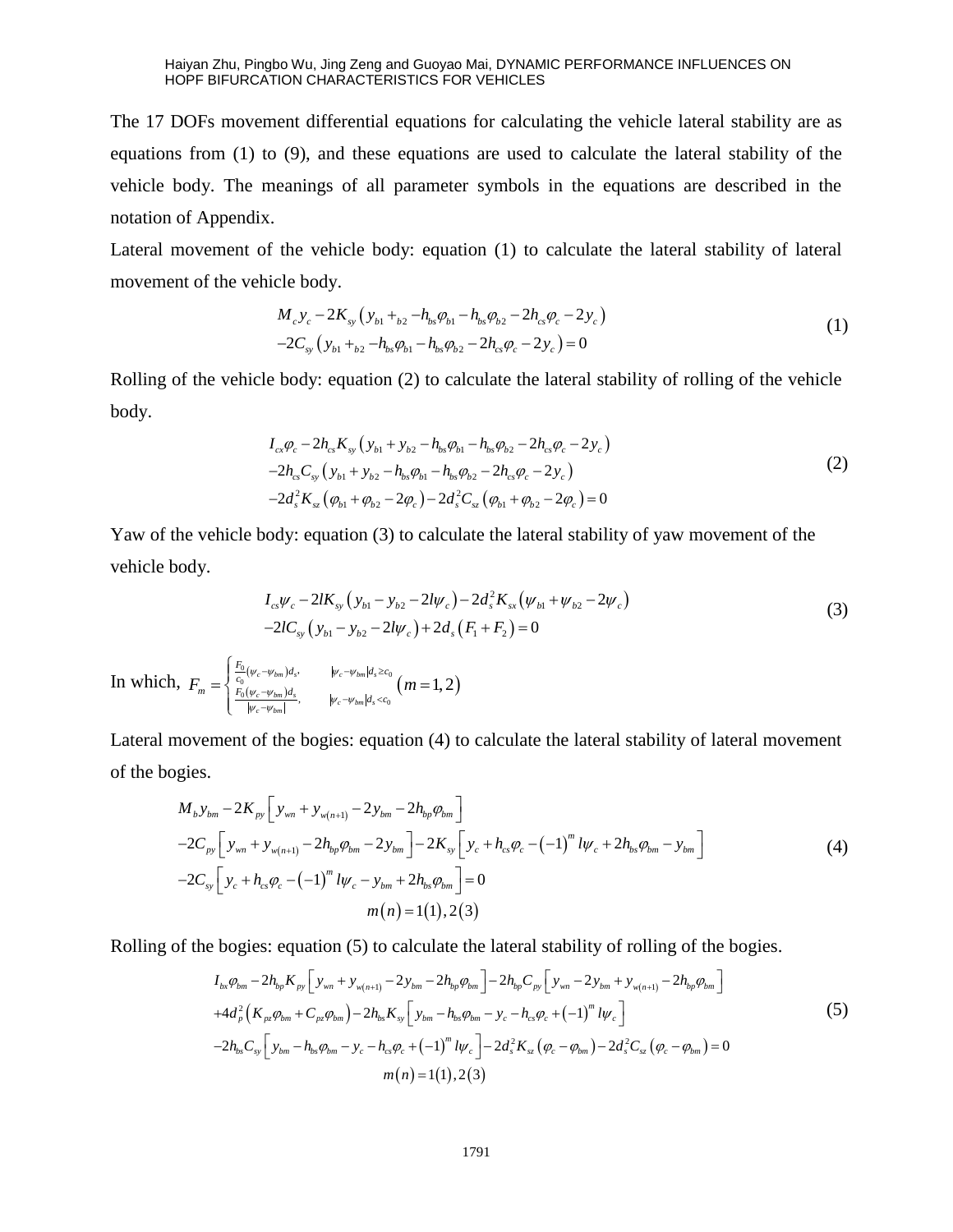Yaw of the bogies: equation (6) to calculate the lateral stability of yaw movement of the bogies.  
\n
$$
I_{bz}\psi_{bm} - 2d_p^2 K_{px} \left[ \psi_{wn} + \psi_{w(n+1)} - 2\psi_{bm} \right] - 2d_p^2 C_{px} \left[ \psi_{wn} + \psi_{w(n+1)} \right] - 2bK_{py} \left[ y_{wn} - y_{w(n+1)} - 2b\psi_{bm} \right]
$$
\n
$$
-2bC_{py} \left[ y_{wn} - y_{w(n+1)} - 2b\psi_{bm} \right] - 2d_s^2 K_{xx} \left( \psi_c - \psi_{bm} \right) - 2d_s F_m = 0
$$
\n
$$
m(n) = 1(1), 2(3)
$$
\n(6)

Lateral movement of the wheel sets: equation (7) to calculate the lateral stability of lateral movement of the wheel sets.

of the wheel sets.  
\n
$$
M_{w}y_{wn} - 2K_{py}\left[y_{bm} + h_{bp}\varphi_{bm} - (-1)^{m}b\psi_{bm} - y_{wn}\right] - 2C_{py}\left[y_{bm} + h_{bp}\varphi_{bm} - (-1)^{m}b\psi_{bm} - y_{wn}\right] - F_{lain} = 0
$$
\n
$$
n(m) = 1(1), 2(1), 3(2), 4(2)
$$
\n(7)

Yaw of the wheel sets: equation (8) to calculate the lateral stability of yaw movement of the bogies.

$$
I_{wz}\psi_{wn} - 2d_p^2 K_{px}(\psi_{bm} - \psi_{wn}) - 2d_p^2 C_{px}(\psi_{bm} - \psi_{wn}) - M_{yawn} = 0
$$
  
\n
$$
n(m) = 1(1), 2(1), 3(2), 4(2)
$$
\n(8)

In the differential equations above, the subscript  $m=1, 2$ , represents the front and rear bogies, and the subscript  $n = 1, 2, 3, 4$  denotes the first, second, third and fourth wheel sets. These equations can be expressed using the matrix below (9):

$$
[M] \ddot{y} + [C] \dot{y} + [K] y = \{0\}
$$
 (9)

Where  $[M]$ ,  $[C]$  and  $[K]$ , respectively denote the inertia, damping and stiffness matrices for the vehicle system.  $\ddot{y}$ ,  $\dot{y}$  and  $y$  denote vector variables for displacement, velocity and acceleration, and  $\{0\}$  denotes the zero column vector. Therefore, data are presented in a 17×17 square matrix.

a.ii Hopf bifurcation characteristics of vehicle system

Hopf bifurcation refers to a critical bifurcation parameter value, and the equilibrium point of the system becomes unstable, and generates the limit cycle.

The Hopf bifurcation consists of supercritical and subcritical forms in the railway vehicle system ( see Figure 3 ). Supercritical bifurcation refers to the limit cycle and the stable equilibrium point of the system distributed on two sides of the Hopf bifurcation. By contrast, the subcritical bifurcation of the system refers to the limit cycle and a stable equilibrium point found on the same side of the Hopf bifurcation. The solid lines represent a stable limit cycle, and the dotted lines represent a non-stable limit cycle. Point A is the Hopf bifurcation point, and the speed at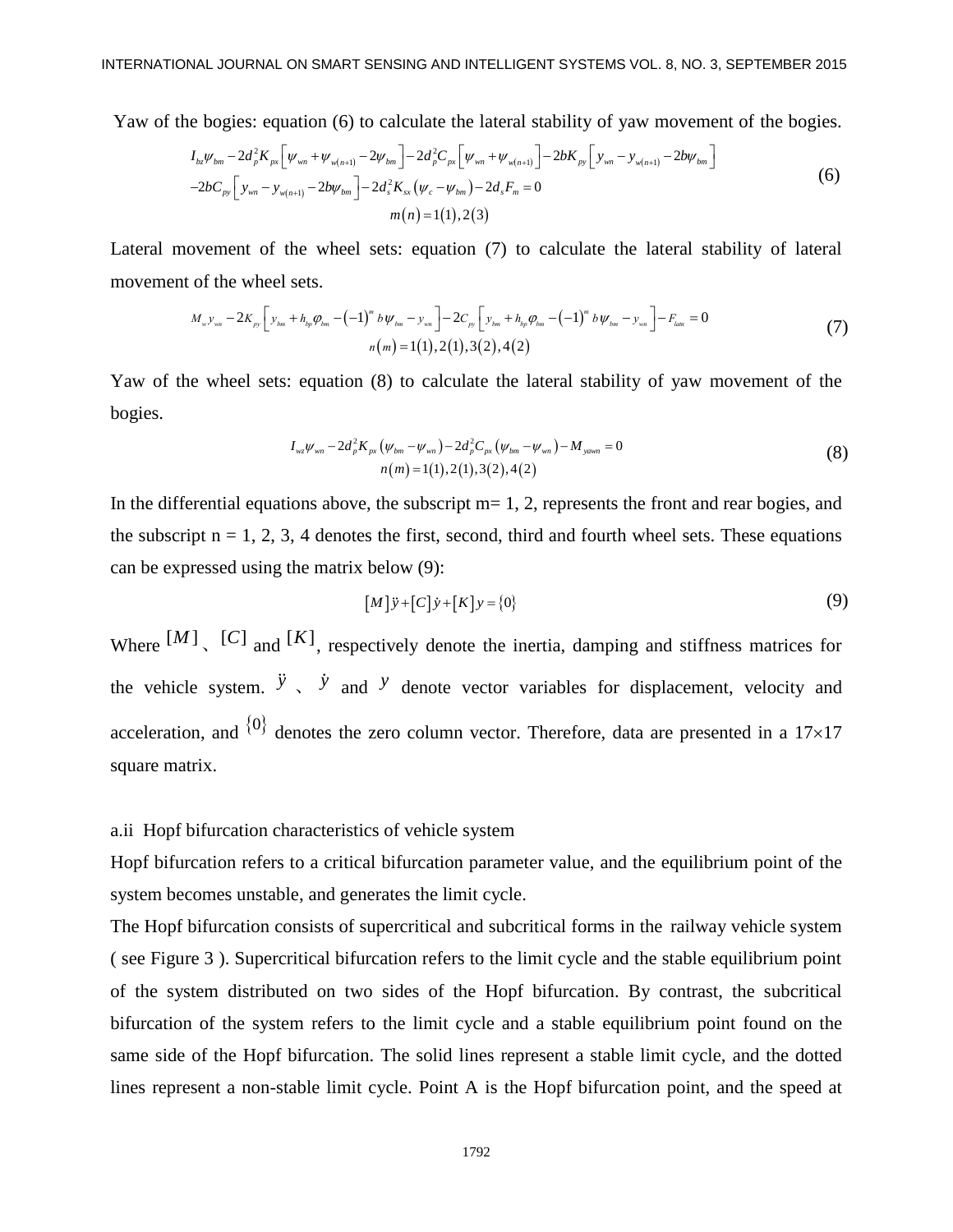point A is called the linear critical velocity  $V_A$ . The speed at point D is called the nonlinear critical speed  $V<sub>D</sub>$ . In actuality, if the vehicle speed exceeds the  $V<sub>A</sub>$ , regardless of the type of vehicle bifurcation, the vehicle will generate a limit cycle movement.

For the supercritical bifurcation vehicle in Figure 3(a), when the critical speed *V<sup>A</sup>* is exceeded, the maximum value of the limit cycle amplitude will gradually increase or decrease as speed increases or decreases. Therefore, it can be applied to a vehicle's early warning, control and protection of running safety, or unstable. In addition, the yaw unstable of vehicle has no relationship with the size of orbital excitation, and the corresponding Hopf bifurcation value is the only critical speed of the vehicle.

The subcritical bifurcation vehicle is shown in Figure 3(c). While vehicle speed is below  $V_D$ , the system remains absolutely stable. But when the speed exceeds *VA*, the system suddenly generates a substantial limit cycle, when the speed is between  $V_D$  and  $V_A$ , the system stability is uncertain, and if the outside excitation is large, then the system is unstable. If the excitation is small, then the system is in convergence. When the speed exceeds  $V<sub>D</sub>$ , and the vehicle system becomes unstable. Stability can be restored only when its speed is decreased to  $V<sub>D</sub>$ . So, when the subcritical bifurcation unstable values for the vehicle are unpredictable and uncontrollable, then the instability consequences become very serious.



(a) Supercritical bifurcation. (b) Supcritical bifurcation. (c) Subcritical bifurcation. Figure 3. Bifurcation forms of vehicle system

a.iii Simulation models

The dynamic parametric simulation models for high-speed trains of VEHICLE 1 and VEHICLE 2 were established using SIMPACK software. Each model contains 15 entities per vehicle body, two frames, four wheel sets, eight rotary arms, and the models have been simplified to depict rigid bodies. Each of vehicle bodies, bogie frames and wheel sets has 6 DOFs which include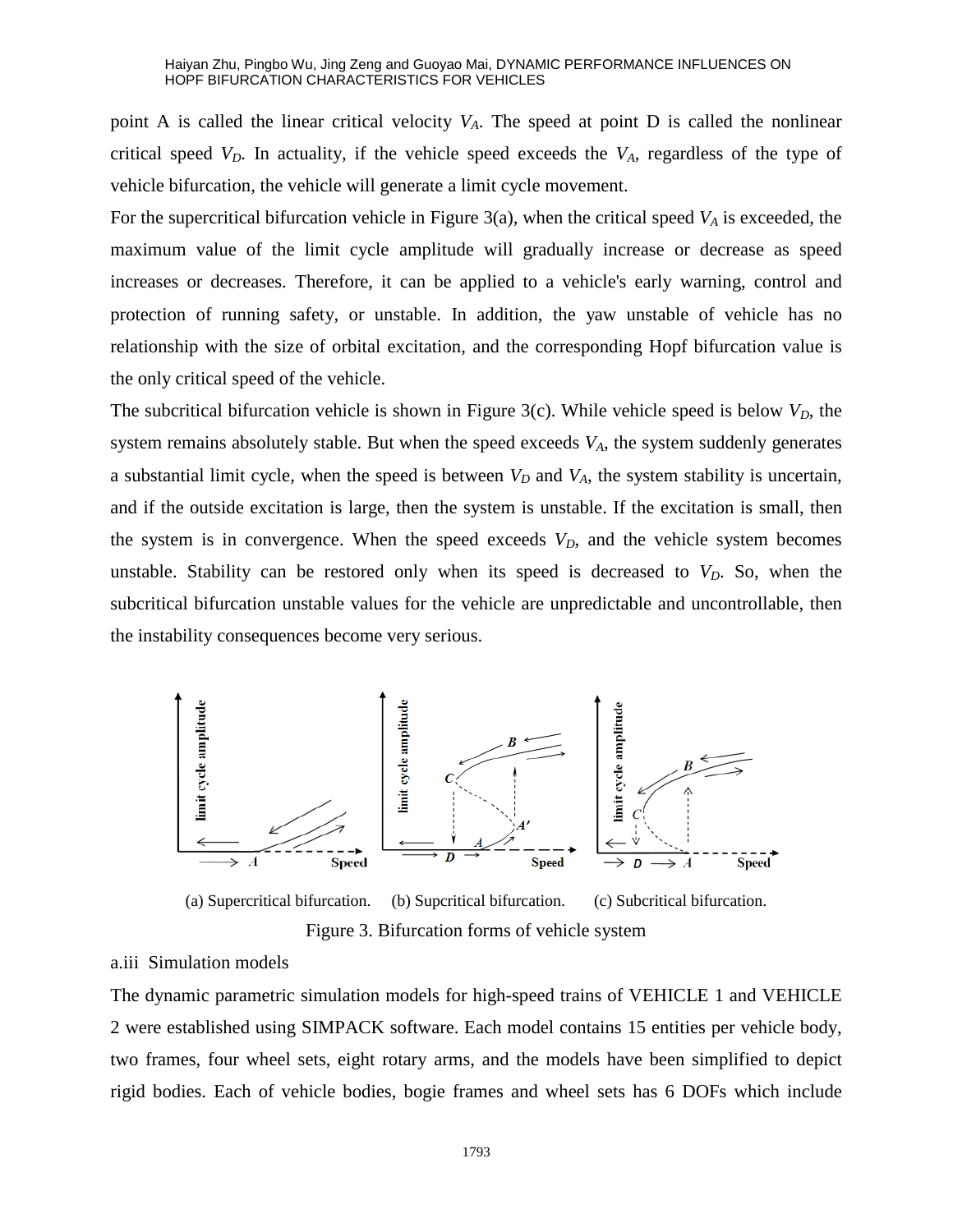longitudinal, horizontal and vertical displacements as well as roll, pitch and yaw rotations, and each rotary arms has got pitch rotation DOF. Therefore, one trailer section contains a total of 50 DOFs. Wheel sets are connected to the frames through primary suspension, and are equipped with vertical dampers and axle box rotary arm positioning devices. Frames are connected to the vehicle body using air springs equipped with anti-yaw dampers, and lateral and vertical damper parts. The vehicle part parameters of models are shown in Table.2, and the SIMPACK simulation models appear in Figure 4.

| <b>Parameters</b>                  | <b>VEHICLE 1</b> | <b>VEHICLE 2</b> | <b>Units</b>      |
|------------------------------------|------------------|------------------|-------------------|
| 2b                                 | 17500            | 17375            | mm                |
| 2l                                 | 2500             | 2500             | mm                |
| $2r_0$                             | 860              | 920              | mm                |
| 2a                                 | 1353             | 1353             | mm                |
| $M_c$                              | 35.88            | 36.82            | $\mathbf t$       |
| $I_{cx}$                           | 116.25           | 119.28           | $t \, \text{m}^2$ |
| $I_{cy}$                           | 1758.12          | 1803.94          | $t \, \text{m}^2$ |
| $I_{cz}$                           | 1659.09          | 1702.33          | t m <sup>2</sup>  |
| $H_c$                              | 1.52             | 1.656            | m                 |
| $M_b$                              | 3.12             | $2.2\,$          | $\mathbf{t}$      |
| $I_{bx}$                           | 2.527            | 1.236            | $t \, \text{m}^2$ |
| $I_{by}$                           | 1.709            | 1.233            | t m <sup>2</sup>  |
| $I_{bz}$                           | 3.120            | 2.336            | t m <sup>2</sup>  |
| $H_b$                              | 0.51             | 0.574            | m                 |
| $M_w$                              | 1.7518           | 1.517            | t                 |
| $I_{wx}$                           | 0.631            | 0.693            | $t \, \text{m}^2$ |
| $I_{wy}$                           | 0.070            | 0.118            | $t \, \text{m}^2$ |
| $I_{wz}$                           | 0.631            | 0.693            | $t \, \text{m}^2$ |
| $M_{zb}$                           | 0.0482           | 0.0667           | $\mathbf t$       |
| $I_{zbx}$                          | 0.0007           | 0.0003           | $t \, \text{m}^2$ |
| $I_{\underline{z}b \underline{y}}$ | 0.0028           | 0.0020           | $t \, \text{m}^2$ |
| $I_{zbz}$                          | 0.0026           | 0.0020           | t m <sup>2</sup>  |

Table 2: The VEHICLES part parameters of models

## III. COMPARISION OF DYNAMIC PERFORMNCES FOR VEHICLE 1 AND VEHICLE 2

Four kinds of treads, LMA, XP55, LM and S1002G, were installed in the VEHICLE 1 and VEHICLE 2 models, and matched with 60Kg/m rails. The two models were tested using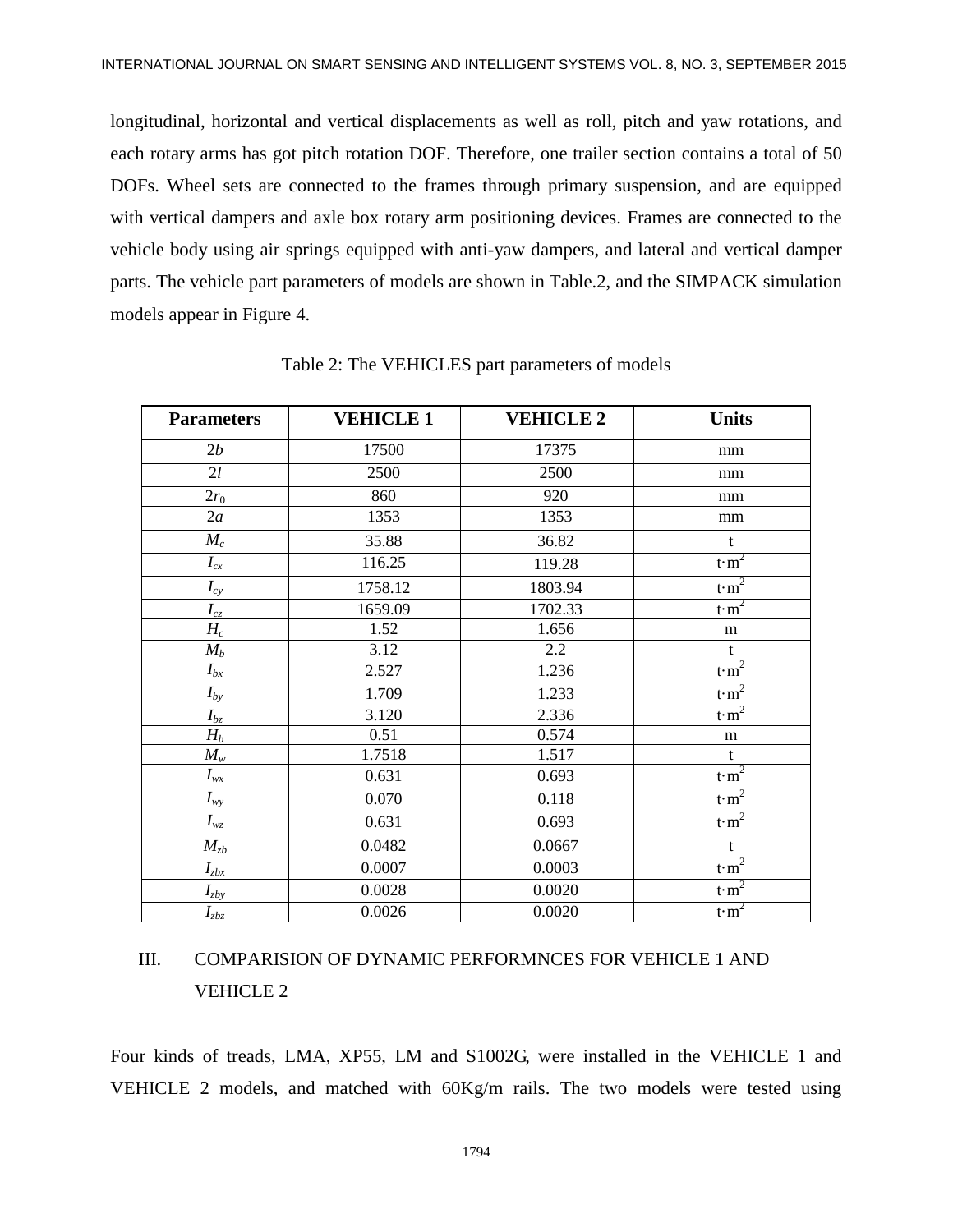simulations for straight track running conditions with track's irregularity high interference German spectra in order to analyze dependence between indices of vehicle dynamic performance and Hopf bifurcation characteristics. The test include studies of: lateral stability, vertical stability, comfort, and maximum indices of wheel set lateral force, vertical wheel-rail force, derailment coefficients, wheel load reduction rates, lateral acceleration of frames, and wear indices.



(a) Trailer model of VEHICLE 1 (b) Trailer model of VEHICLE 2 Figure 4. Structure of the VEHICLES' nominal models adopted in SIMPACK software

During the simulation and calculation processes, stability, comfort and safety indices were processed using the normalization method with the rules as follows. A value for the stability and comfort index of "1" denotes an excellent limit value, which main refers to the lateral stability index, vertical stability index and comfort index and so on. And a value for the safety index of "1" denotes a safety limit value, which main refers to the derailment coefficient, wheel-rails vertical force, rate of wheels load reduction and derailment coefficient and so on.

### a. Comparison analysis of stability and comfort

For the VEHICLE 1 original structural parameters, the system exhibits a subcritical bifurcation characteristic under different wheel-rail matching conditions. When vehicle speed exceeds the nonlinear critical speed of the subcritical bifurcation  $V<sub>n</sub>$ , the lateral stability index increases rapidly (see Figure 5(a)). So, when vehicle speed exceeds the nonlinear critical speed, the system generates lateral unstable under the actual line spectrum excitation, and the vehicle's comfort balance is seriously influenced. Therefore, in order to ensure safety and comfort in vehicles with sharp subcritical bifurcation characteristics, speeds should be not exceeded the nonlinear critical speed  $V<sub>n</sub>$ . For the VEHICLE 2 original structural parameters, and low conicity LMA and XP55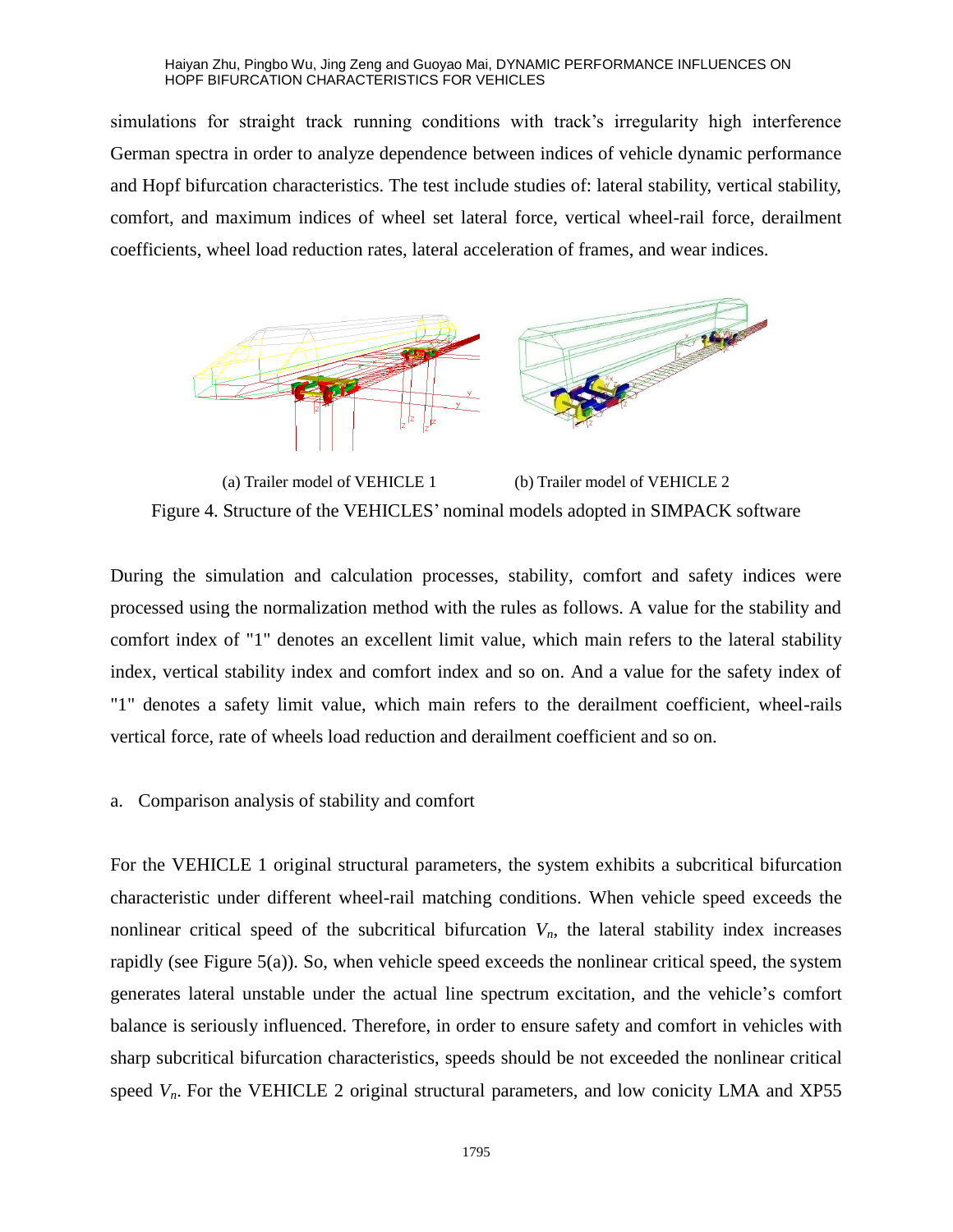treads, the vehicle body's first resonance frequency easily coincides with the low frequency yaw of the wheel set, and produces resonance. Therefore, the vehicle stability and comfort is comparatively poor (see Figure 5, Figure 6(b) and Figure 7(b)). If LM and S1002G high conicity treads are used, the vehicle's stability and comfort performance will be excellent, and stability and comfort indices do not rapidly increase as the speed increases. So, this can ensure the vehicle's overall operational comfort for passengers.

Considering these two models, stability and comfort are comparatively poor if the vehicle's wheel-rail matching has significantly unstable characteristics. By contrast, if vehicle wheel-rail matching has significantly stable characteristics, then the stability and comfort values are excellent.



Figure 5. Normalized values of lateral ride indices for VEHICLE 1 and VEHICLE 2 with different wheel-rail matching



Figure 6. Normalized values of vertical stability indices for VEHICLE 1 and VEHICLE 2 with different wheel-rail matching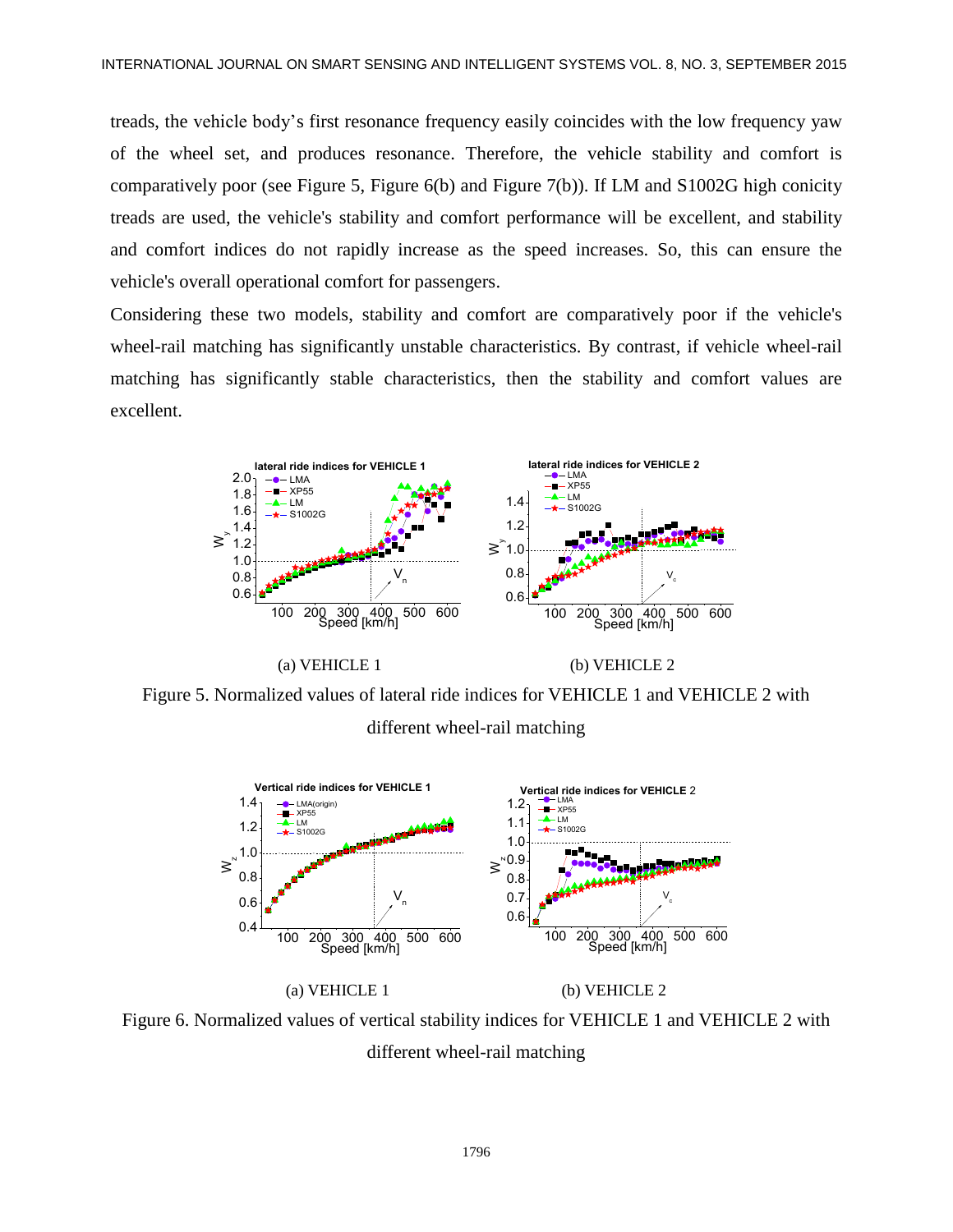

Figure 7. Normalized values of comfort indices for VEHICLE 1 and VEHICLE 2 with different wheel-rail matching

For VEHICLE 1 original structural parameters, if LMA and XP55 is applied using low conicity treads, the result will be excellent safety performance. While vehicle speed remains below nonlinear critical speed  $V<sub>n</sub>$ , various indices will be safe. If vehicle speed exceeds nonlinear critical speed  $V_n$ , all safety index values will increase rapidly, and exceed the safety limit. Therefore, subcritical bifurcation is not conducive to monitoring a vehicle's operational safety. For vehicles exhibiting subcritical bifurcation operational safety can only be ensured, when their speed remains below the nonlinear critical speed *Vn*.

For VEHICLE 2 original structural parameters, if applied to LMA and XP55 with high conicity treads, the results show excellent dynamic performance, (see Figure 12(b)).

When speed exceeds the Hopf bifurcation point  $(V_c)$  and VEHICLE 2 is matched with tread S1002G or LM, then either vehicle's frame lateral acceleration curve slope decreased significantly, or vehicle's lateral unstable process was reduced, which requires monitoring vehicle's unstable status. If VEHICLE 2 applied to LMA and XP55 with low conicity treads, then both lateral wheel set force and the derailment coefficients both fluctuate significantly. This happens because of applying low conicity treads (LMA, XP55) to VEHICLE 2 produces a subcritical bifurcation, and causes significant lateral yaw unstable values. For the four kinds of wheel-rail matching, VEHICLE 2 safety performances are excellent. Except for a rapidly increasing derailment coefficient during high-speed operation, the remaining safety indices increased gradually with increasing speed, even when the speed exceeded the Hopf bifurcation point. Each index value has no mutation.

Based on the above analysis, which can be concluded that wheel set selection obviously impacts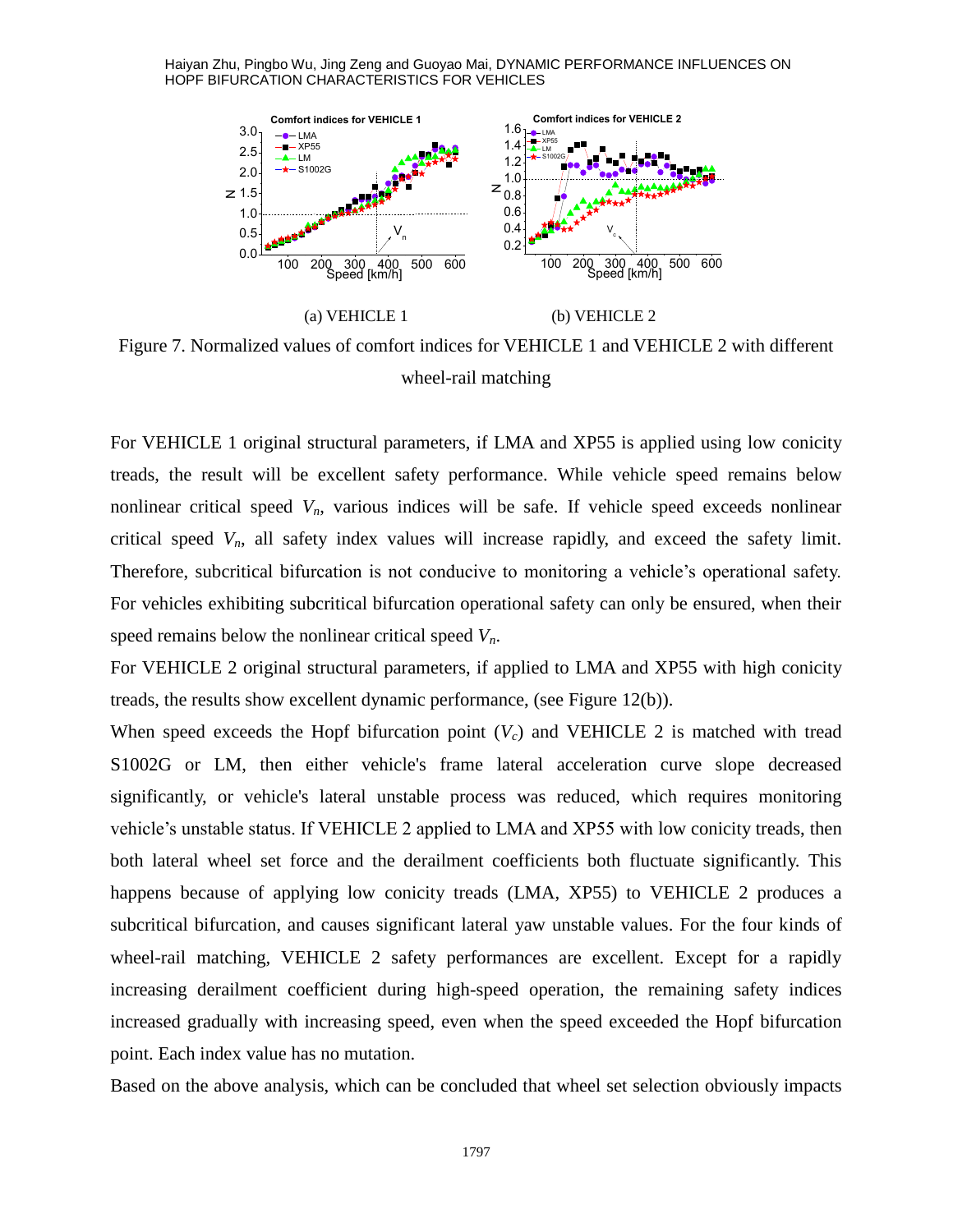bifurcation stability and comfort for vehicles with different structural parameters, but could not play a decisive role in vehicle safety. However, the vehicle's suspension parameters can play a decisive role in affecting safety index trends.







Figure 9. Normalized values of maximum rate of wheel load reduction for VEHICLE 1 and



VEHICLE 2 with different wheel-rail matching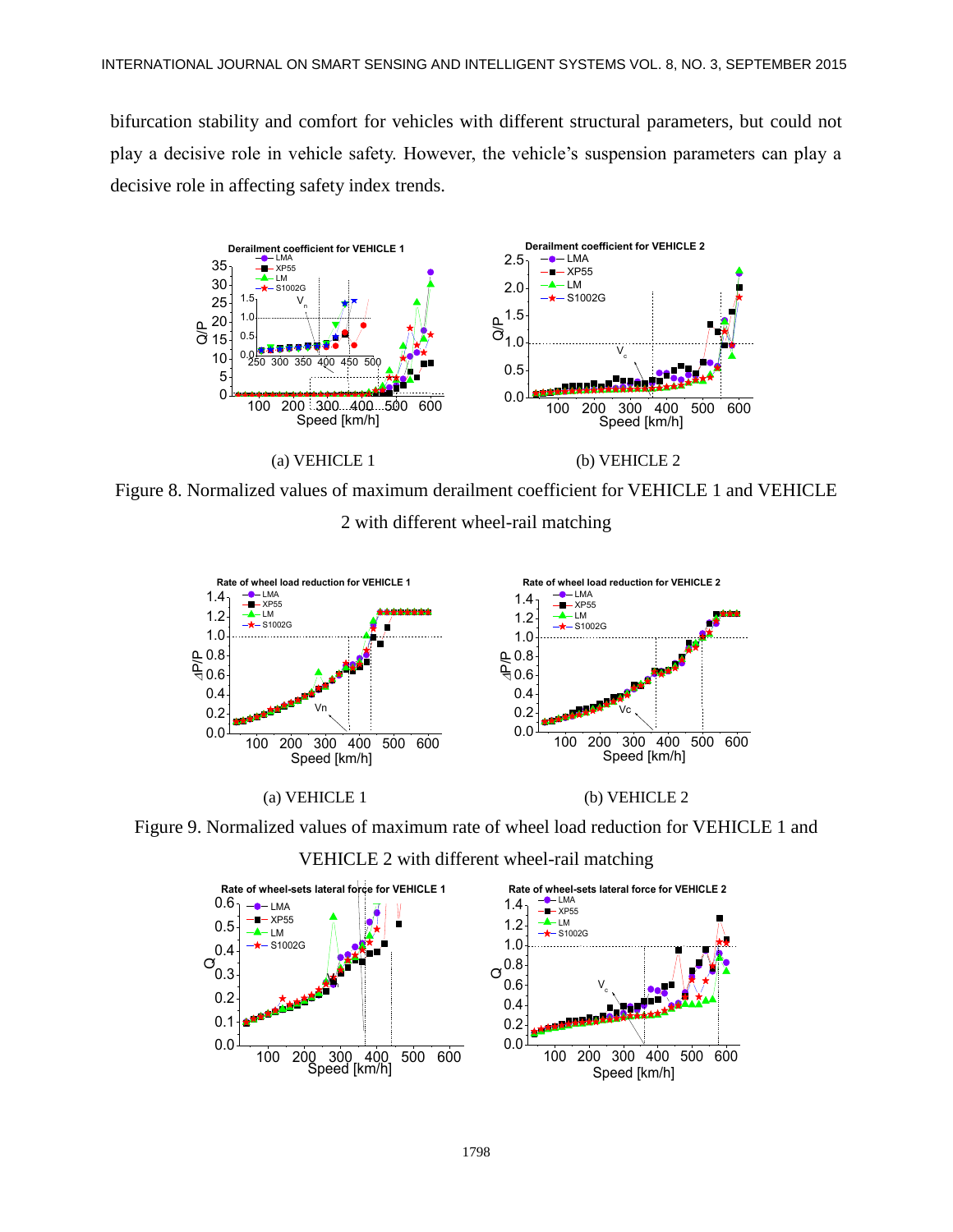### (a) VEHICLE 1 (b) VEHICLE 2

Figure 10. Normalized values of maximum rate of wheel-axe lateral force for VEHICLE 1 and VEHICLE 2 with different wheel-rail matching







Figure 12. Normalized values of maximum rate of frames lateral acceleration for VEHICLE 1 and VEHICLE 2 with different wheel-rail matching

### b. Contrast of wheel-rail wear indices

For VEHICLE 1 original structural parameters (see Figure 13(a)), when speed remains below system nonlinear critical speed  $V<sub>n</sub>$ , the four wheel-rail wear index values are low. For VEHICLE 2 operating under the same conditions, wear index values are even lower. When speed exceeds nonlinear critical speed *Vn*, the wheel set generates a large yaw unstable value that is below the actual line spectrum excitation, thus causing a rapid increase in wear index. For the four kinds of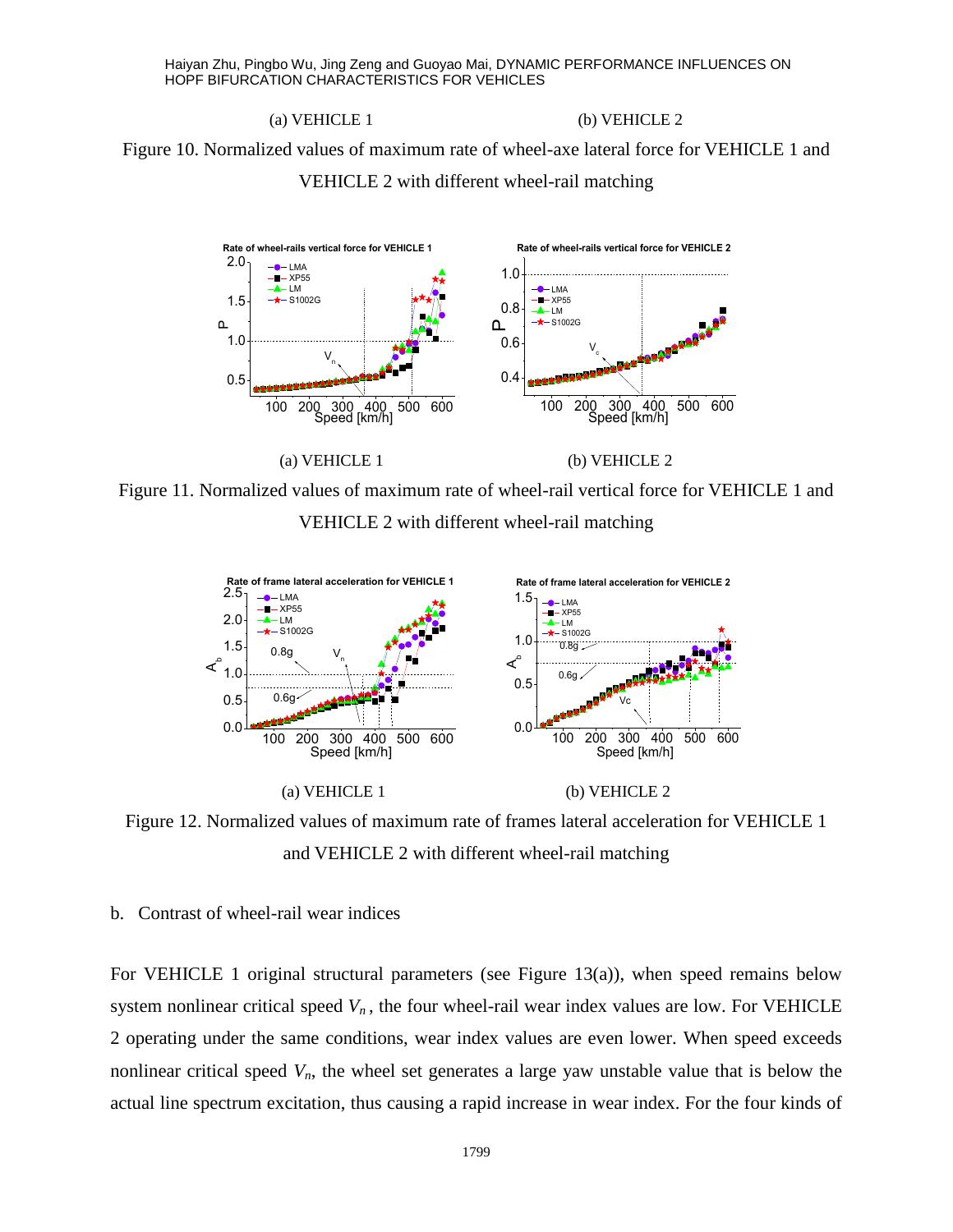wheel-rails matching, the wear indices of low conicity treads LMA and XP55 are relatively low, while the wear indices for high conicity treads S1002G and LM are relatively high.

For the VEHICLE 2 original structural parameters, Figure 13 (b) indicates that: four types of wheel-rails wear index values are not high. The analysis shows that when VEHICLE 2 is applied the low conicity treads LMA and XP55, wheel sets will generate a large maximum value for yaw movement, and result in a relatively high wear index values for the two treads. When using high conicity treads S1002G and LM for VEHICLE 2, the maximum wheel set yaw values are not large, but wear indices increase gradually with increasing speed.

Based on the above analysis, a large maximum yaw value of the wheel set will increase wheelrail wear, which not only affects high-speed trains' operational safety, but also increases maintenance costs. Therefore, measures should be employed to control maximum wheel set yaw values.



Figure 13. Normalized values of wheel-rail wear indices for VEHICLE 1 and VEHICLE 2 with different wheel-rail matching

### IV. CONCLUSIONS

Mathematical matrices models are established and two dynamic models for high-speed trains of VEHICLE 1 and VEHICLE 2 were created by SIMPACK software in this paper. Dynamic performance indices for these models were studied during operation in straight track conditions with imposed high interference German track irregularity spectra with the premise of dynamic performance normalized indices processing. And the study results are as follows.

For VEHICLE 1 original structural parameters, the system exhibits subcritical bifurcation characteristic under different wheel-rail matching conditions. While vehicle speed remains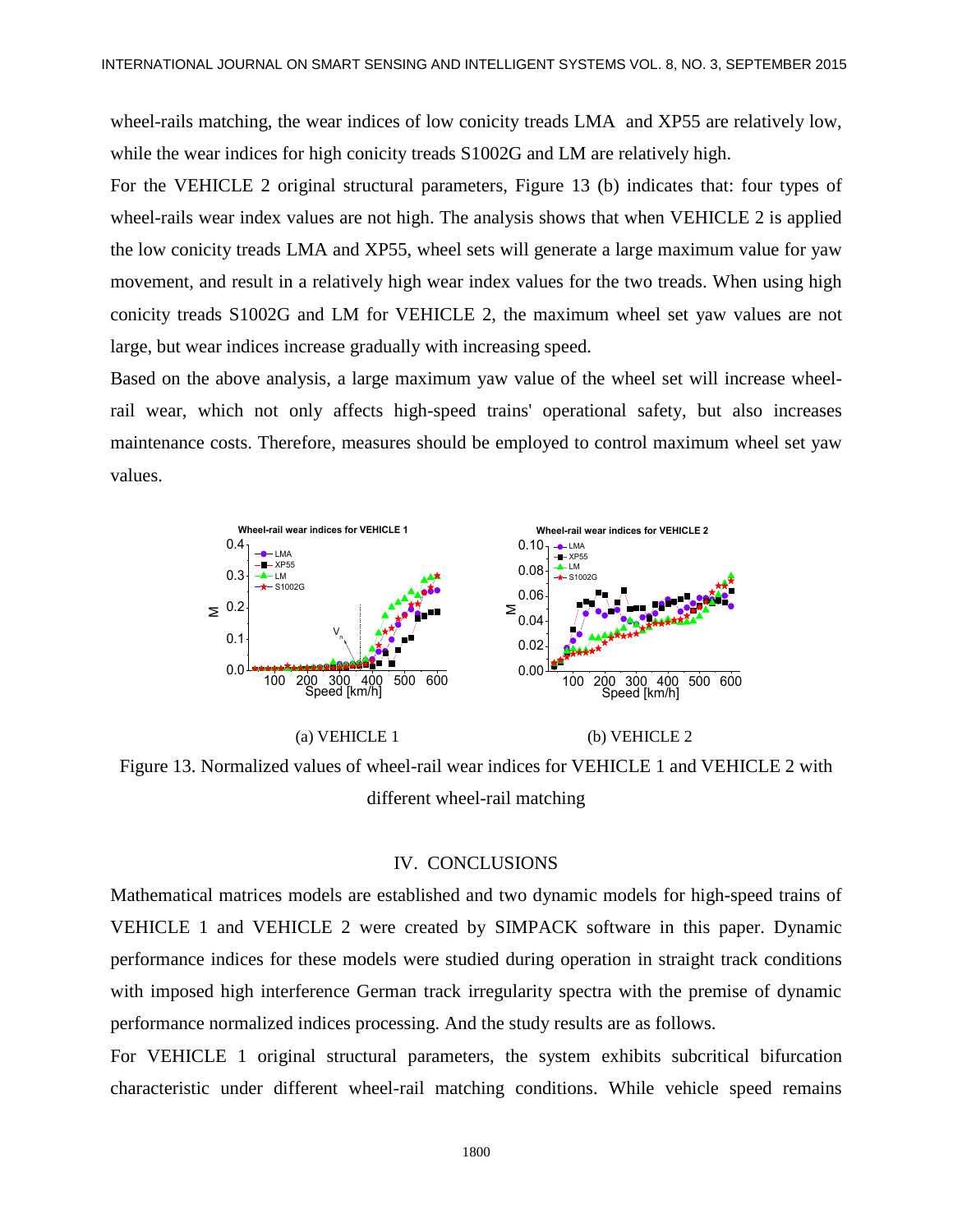nonlinear critical speed  $V_n$ , stability, comfort and safety remain below the dynamic performance index values. Concurrently, the wheel-rail wear index value is low. When speed exceeds nonlinear critical speed  $V_n$ , the wheel set generates a large maximum yaw unstable value that remains below the actual line spectrum excitation which can reduce the stability, comfort and running safety, and cause wheel-rail wear indices to increase rapidly.

For VEHICLE 2 original structural parameters that are applied to low conicity treads, a large maximum value yaw unstable is generated, even while operating at low speed. This situation causes rather poor stability and comfort, and a high wheel-rail wear index. When using high conicity treads, the maximum value for wheel set yaw becomes lower, and vehicle stability and comfort is excellent. Moreover, dynamic performance index values could not increase with increasing speed, and values of stability, comfort and safety remain excellent. However, wear index values gradually increase with increasing speed.

For different vehicle structural parameters, wheel-rail matching greatly influences bifurcation stability, comfort and wheel-rail wear, but could not play a decisive role in vehicle safety. If the maximum value of wheel set unstable becomes larger, stability and comfort values decrease, and wheel-rail wear is accelerated. But the maximum unstable value has no direct correlation with vehicle safety.

### V. ACKNOWLEDGEMENTS

The research presented in this article would not have been possible without a project subsidy from *the Key Technologies of Construction and Integration Design for Pedigree Module of High-Speed Train* (2012AA112001-02), and *Research the Limit Speed of High-Speed Train in Trains Coupling Conditions* (2011CB711106) and National Natural Science Fund of China (U1334206). The authors wish to thank the Traction Power State Key Laboratory (TPL) research group of Southwest Jiaotong University(SWJTU), for their participation this research.

### REFERENCES

[1] Wen. Fangyu, Ren. Zunsong, and Sun. Shouguang, "ANSYS/DYNA-based study on wheelrail dynamics of high-speed wheel-turnout system", Journal of the China Railway Society, vol. 36,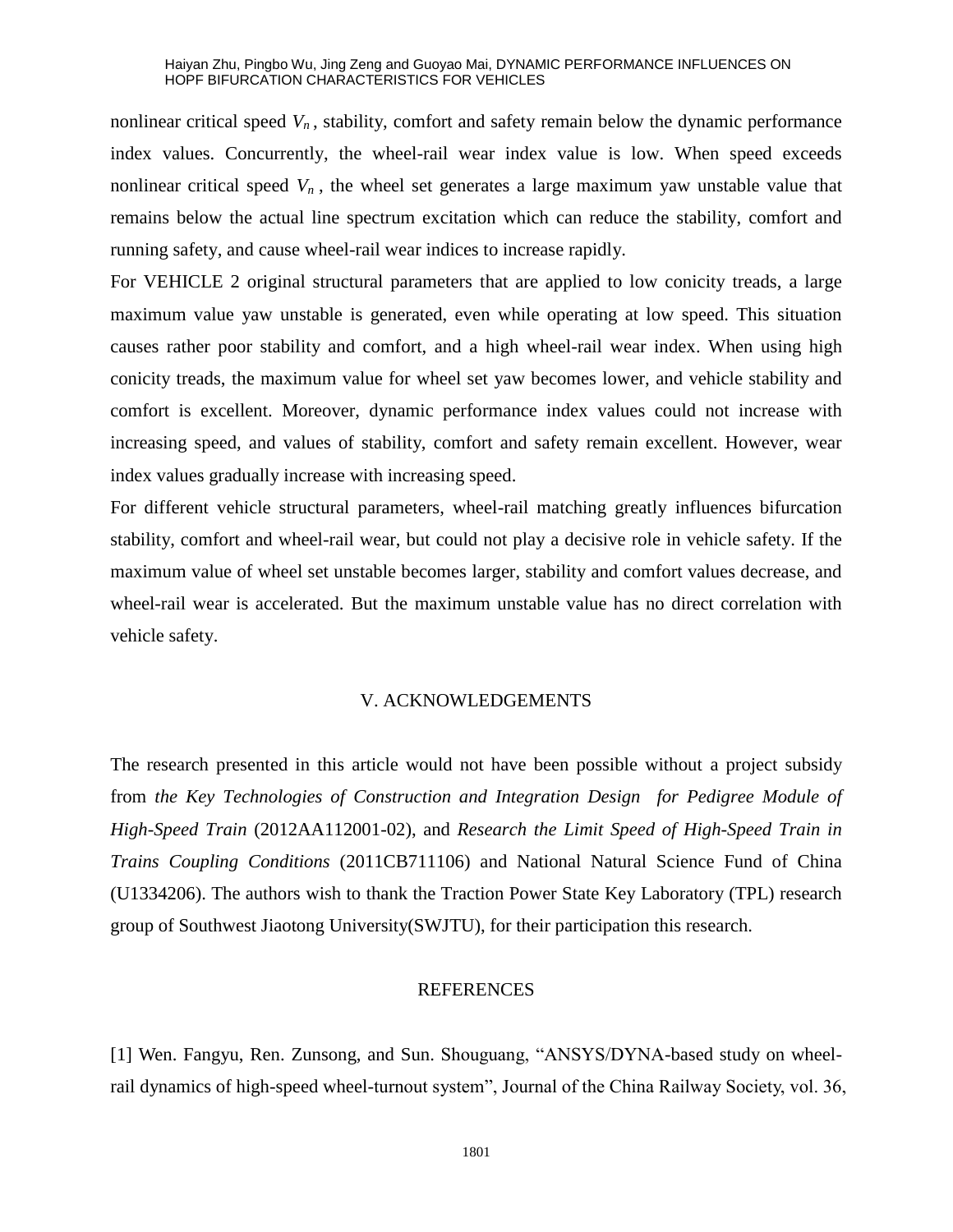no. 3, pp. 14-18, 2014.

[2] F. Braghin, S. Bruni and F. Resta, "Wear of railway wheel profiles: a comparison between experimental results and a mathematical model", Veh Syst Dyn, Vol. 37, No.1, pp. 478–489,2002. [3] J.J. Kalker, "Three-Dimensional Elastic Bodies in Rolling Contact", Kluwer Academic Publisher, Dordrecht, 1990.

[4] Tao. Gongquan,Wang. Hengyu, Zhao. Xin, Du. Xing, Wen. Zefeng, Guo, Jun, Zhu, Minhao, "Research on wheel tread damage mechanism based on interaction of wheel and rail", Journal of Mechanical Engineering, Vol.49,No.18,pp. 23-29,September 20, 2013.

[5] Butt, W.A, "Observer based dynamic surface control of a hypersonic flight vehicle", International Journal on Smart Sensing and Intelligent Systems, vol.6, No.2, 2013, pp. 664-688.

[6] Li. Yifan, Lin. Jianhui, Liu. Jianxin, Wang. Kaiyun, Chen. Shuangxi, "Identification method of wheel tread flat, Journal of Vibration and Shock", Vol. 32, No. 22, pp. 21-27, 2013.

[7] [Wang.](http://www.engineeringvillage.com/search/submit.url?CID=quickSearchCitationFormat&searchtype=Quick&searchWord1=%7bWang%2C+Da+Kui%7d§ion1=AU&database=1&yearselect=yearrange&sort=yr) DaKui , [Zhang. Jun,](http://www.engineeringvillage.com/search/submit.url?CID=quickSearchCitationFormat&searchtype=Quick&searchWord1=%7bZhang%2C+Jun%7d§ion1=AU&database=1&yearselect=yearrange&sort=yr) Zhang. [Xiujuan,](http://www.engineeringvillage.com/search/submit.url?CID=quickSearchCitationFormat&searchtype=Quick&searchWord1=%7bZhang%2C+Xiu+Juan%7d§ion1=AU&database=1&yearselect=yearrange&sort=yr) [Sheng.](http://www.engineeringvillage.com/search/submit.url?CID=quickSearchCitationFormat&searchtype=Quick&searchWord1=%7bSheng%2C+You+Yi%7d§ion1=AU&database=1&yearselect=yearrange&sort=yr) Youyi, "Dynamic performance analysis of locomotives based on the matching between worn wheel-rail", Advanced Materials Research, Vol. 748,No.5,pp. 386-389,2013.

[8] Aldair, A.A, Wang, W.J, "Design an intelligent controller for full vehicle nonlinear active suspension systems", International Journal on Smart Sensing and Intelligent Systems, vol.4, No.2, 2011, pp.224-243.

[9] Pålsson, Björn A, "Optimisation of railway crossing geometry considering a representative set of wheel profiles", Vehicle System Dynamics, Vol.53, No.2, pp. 274-301, February, 2015.

[10] S. Bruni, A. Collina and R. Corradi, "Numerical modeling of railway run ability and ballast settlement in railroad bridges", in: Proceedings of the EURODYN International Conference, 2002.

[11] Hoffmann, M, "On the Dynamics of European Two-Axle Rail way Freight Wagons", Nonlinear Dyn, Vol.52, No. 7, 2008,pp.301-311.

[12] Zboinski, K., and Dusza, M, "Bifurcation Approach to the Influence of Rolling Radius Modeling and Rail Inclination on the Stability of Railway Vehicles in a Curved Track", Veh Syst Dyn, Vol.46, No. 8,2008, pp.1023-1037.

[13] Zboinski, K., and Dusza, M, "Extended Study of Railway Vehicle Lateral Stability in a Curved Track", Veh Syst Dyn, Vol.49, No.5, 2011, pp.789-810.

[14] Wickens, A. H, "Comparative Stability of Bogie Vehicles With Passive And Active

1802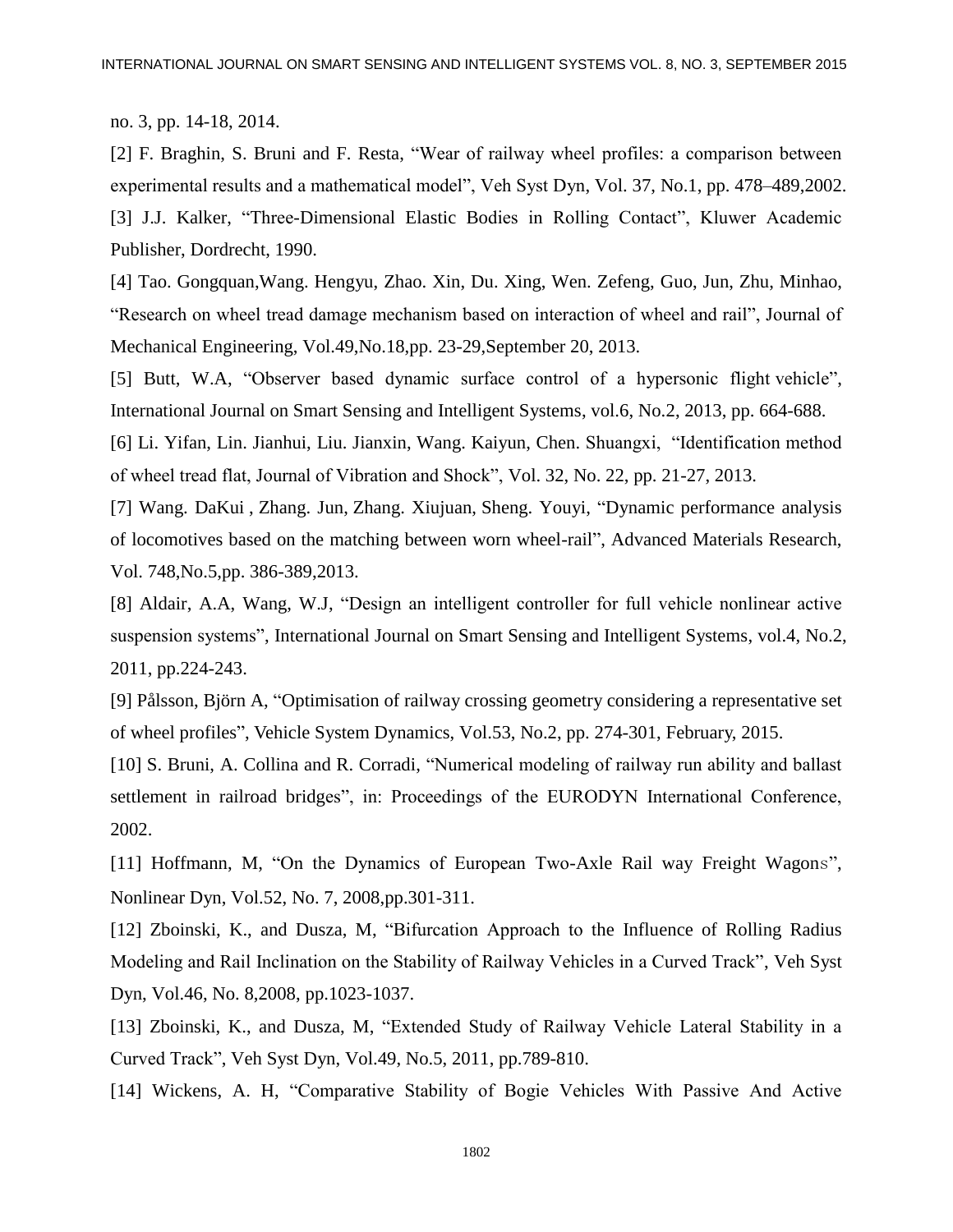Guidance as Influenced by Friction and Traction", Veh Syst Dyn, Vol.47, No.9, 2009, pp.1137- 1146.

[15] Kim, P, Seok, J, "Bifurcation Analysis on the Hunting Behavior of a Dual-Bogie Railway Vehicle Using the Method of Multiple Scales", J. Sound Vib, Vol.32, No.9, 2010, pp.4017-4039.

[16] Polach,O, "Influence of Wheel/Rail Contact Geometry on the Behavior of a Railway Vehicle at Stability Limit", Proceedings of the ENOC-2005, Eindhoven University of Technology, The Netherlands 2005, 7-12Aug, pp.2203-2210.

[17] T.Ohji, S.C.Mukhopadhyay, M.Iwahara and S.Yamada, "Permanent Magnet Bearings for Horizontal and Veryical Shaft Machines - A Comparative Study", Journal of Applied Physics, Vol. 85, No. 8, pp 4648-4650, April 1999.

[18] Kaiser, I, Popp, K, "Interaction of Elastic Wheel set and Elastic Rails: Modeling and Simulation", Veh Syst Dyn, Vol.44, No.5, 2006, pp.932-939.

[19] T.Ohji, S.C.Mukhopadhyay, M.Iwahara and S.Yamada, "Performance of Repulsive Type Magnetic Bearing System under Nonuniform Magnetization of Permanent Magnet", IEEE Transactions on Magnetics, Vol. 36, No. 5, pp. 3696-3698, September 2000.

[20] Zhai. W, and Wang. K, "Lateral Hunting Stability of Railway Vehicle Running on Elastic Track Structures", J Comput Nonlinear Dyn 2010, 21(5):41-59.

[21] Luo. [Feng,](http://www.engineeringvillage.com/search/submit.url?CID=quickSearchCitationFormat&searchtype=Quick&searchWord1=%7bLuo%2C+Feng%7d§ion1=AU&database=1&yearselect=yearrange&sort=yr) "A comprehensive survey of vision based vehicle intelligent front light system", International Journal on Smart Sensing and Intelligent Systems, vol.5, No.2, 2014, pp.701-723.

### Appendix

### Notation

- *a* half lateral distance of the wheel-rail contact points
- *dp* half lateral span distance of the primary suspension
- *ds* half lateral span distance of the secondary suspension
- *l* half fixed distance of the vehicle
- *b* half fixed distance of the bogie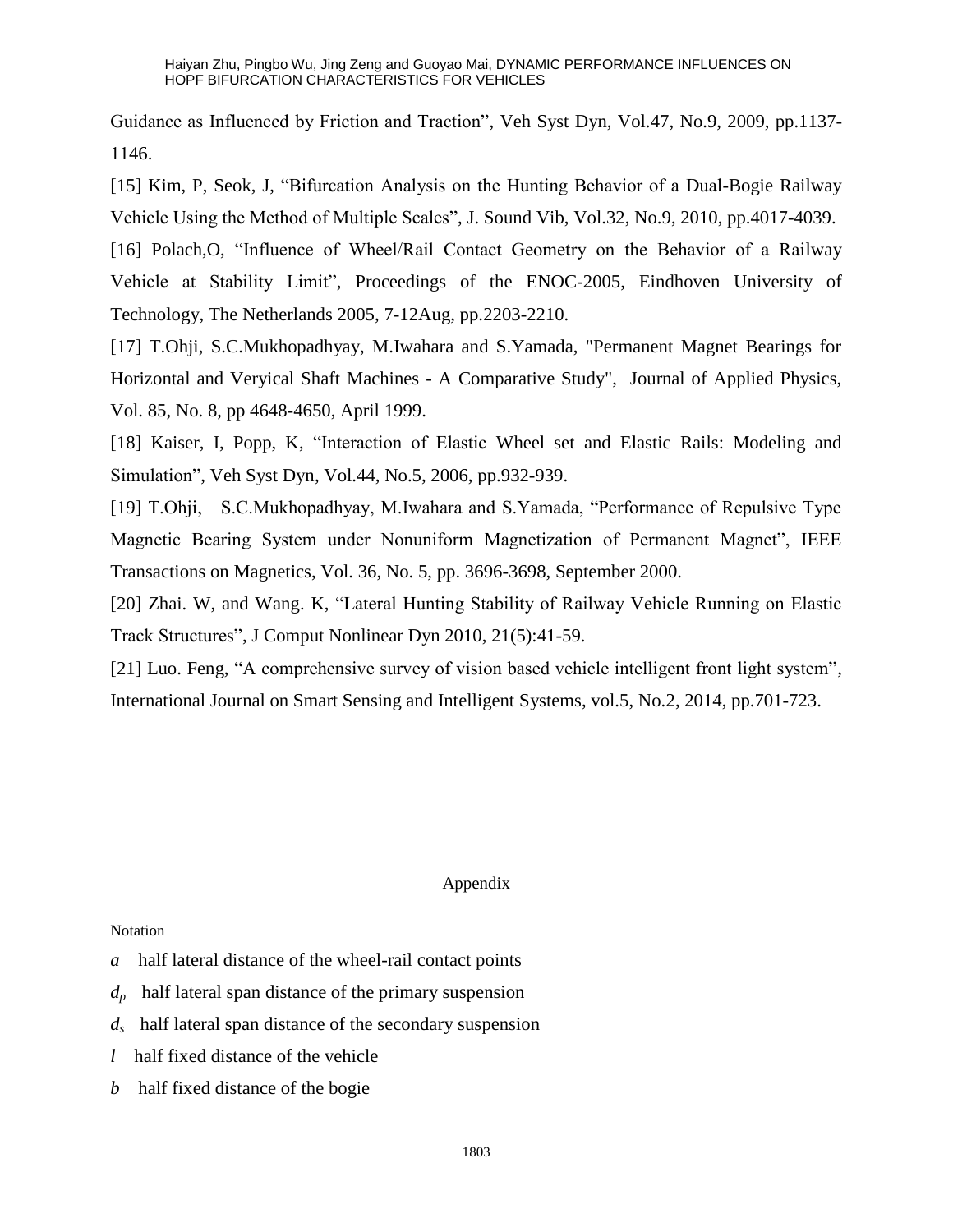$r_0$  rolling radius of the wheel

- *hcs* height from the center of gravity of the vehicle to the secondary suspension
- *hbp* height from the center of gravity of the frame to the primary suspension
- *hbs* height from the center of gravity of the bogie to the secondary suspension
- $H_c$  height from the center of gravity of the empty vehicle body to the track surface
- $H_b$  height from the center of gravity of the frame to the track surface
- $M_c$  empty vehicle body mass
- $M_b$  bogie mass
- $M_w$  wheel set mass
- $M_{<sub>z</sub>}$  rotary arm axis box mass
- $I_{cx}$  rolling inertia of the vehicle body
- *Icy* pitch inertia of empty vehicle body
- *Icz* yaw inertia of the vehicle body
- *Ibx* rolling inertia of the frame
- $I_{bv}$  pitch inertia of the frame
- *Ibz* yaw inertia of the frame
- *Iwx* rolling inertia of the wheel set
- *Iwy* pitch inertia of the wheel set
- $I_{wz}$  yaw inertia of the wheel set
- $I_{\rm zbx}$  rolling inertia of the rotary arm axis box
- $I_{zby}$  nodded inertia of the rotary arm axis box
- *Izbz* yaw inertia of the rotary arm axis box
- $K_{px}$  longitudinal stiffness of the primary suspension
- $K_{py}$  lateral stiffness of the primary suspension
- $K_{pz}$  vertical stiffness of the primary suspension
- $K_{sr}$  longitudinal stiffness of the secondary suspension
- $K_{\rm sv}$  lateral stiffness of the secondary suspension
- $K_{sz}$  vertical stiffness of the secondary suspension
- $C_{p\bar{z}}$  vertical damper of the primary suspension
- $C_{\rm sv}$  lateral damper of the secondary suspension
- $C_{sZ}$  vertical damper of the secondary suspension